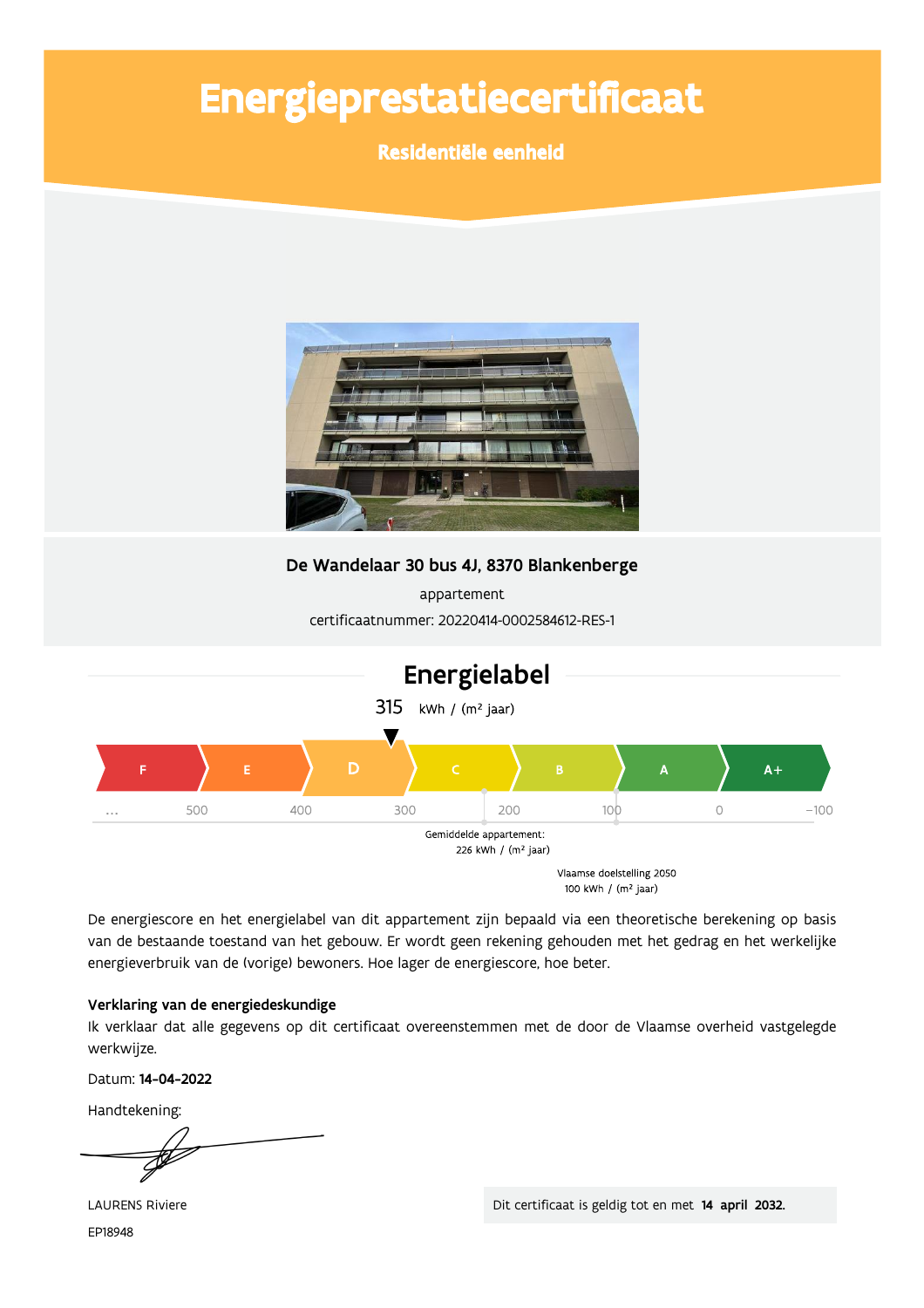zonnepanelen aanwezig

# Huidige staat van het appartement

Om met uw appartement te voldoen aan de energiedoelstelling, zijn er twee mogelijke pistes:



Niet hekend

Kans op oververhitting

 $\star$  De **U-waarde** beschrijft de isolatiewaarde van daken, muren, vloeren, vensters … Hoe lager de U-waarde, hoe beter het constructiedeel isoleert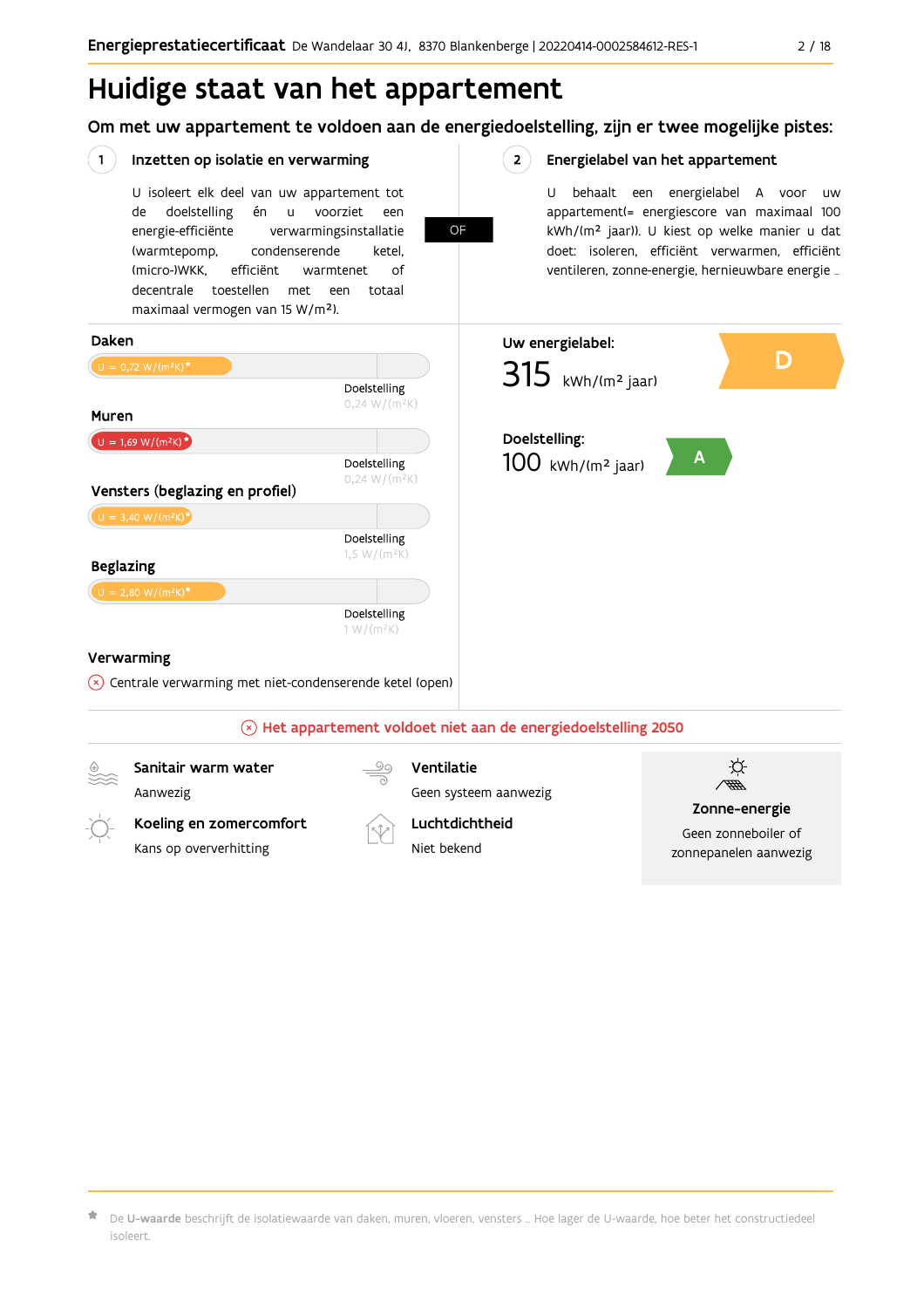# Overzicht aanbevelingen

In deze tabel vindt u aanbevelingen om uw appartement energiezuiniger te maken. De aanbevelingen zijn gebaseerd op piste 1. Kunt u ze niet allemaal uitvoeren, dan helpen ze u ook om via piste 2 de doelstelling te halen. Vraag advies aan een specialist voordat u met de renovatiewerken start.

De volgorde in deze tabel is automatisch bepaald en is niet noodzakelijk de juiste volgorde om aan de slag te gaan. Het is louter een eerste indicatie op basis van de energieprestatie.

| <b>HUIDIGE SITUATIE</b>                                                                                                                                                      | <b>AANBEVELING</b>                                                                                                             |
|------------------------------------------------------------------------------------------------------------------------------------------------------------------------------|--------------------------------------------------------------------------------------------------------------------------------|
| Muur<br>37 m <sup>2</sup> van de muren is vermoedelijk te<br>weinig geïsoleerd.                                                                                              | Plaats bijkomende isolatie.                                                                                                    |
| Plat dak<br>33 m <sup>2</sup> van het platte dak is te weinig<br>geïsoleerd.                                                                                                 | Isoleer het platte dak bijkomend.                                                                                              |
| <b>Vensters</b><br>12,8 m <sup>2</sup> van de vensters heeft dubbele<br>beglazing. Dat is weinig energiezuinig. Ook<br>de raamprofielen zijn thermisch weinig<br>performant. | Vervang de vensters door nieuwe vensters met<br>hoogrendementsbeglazing en energieperformante<br>raamprofielen.                |
| Verwarming<br>100% van het appartement wordt verwarmd Vervang de inefficiënte opwekker(s).<br>met een niet-condenserende ketel.                                              |                                                                                                                                |
| Zonneboiler<br>Er is geen zonneboiler aanwezig.                                                                                                                              | Onderzoek de mogelijkheid om een zonneboiler te plaatsen.<br>Raadpleeg hiervoor de zonnekaart of vraag raad aan een<br>vakman. |
| Zonnepanelen<br>Er zijn geen zonnepanelen aanwezig.                                                                                                                          | Onderzoek de mogelijkheid om zonnepanelen te plaatsen.<br>Raadpleeg hiervoor de zonnekaart of vraag raad aan een<br>vakman.    |
| • Energetisch helemaal niet in orde<br>• Energetisch niet in orde                                                                                                            | • Zonne-energie                                                                                                                |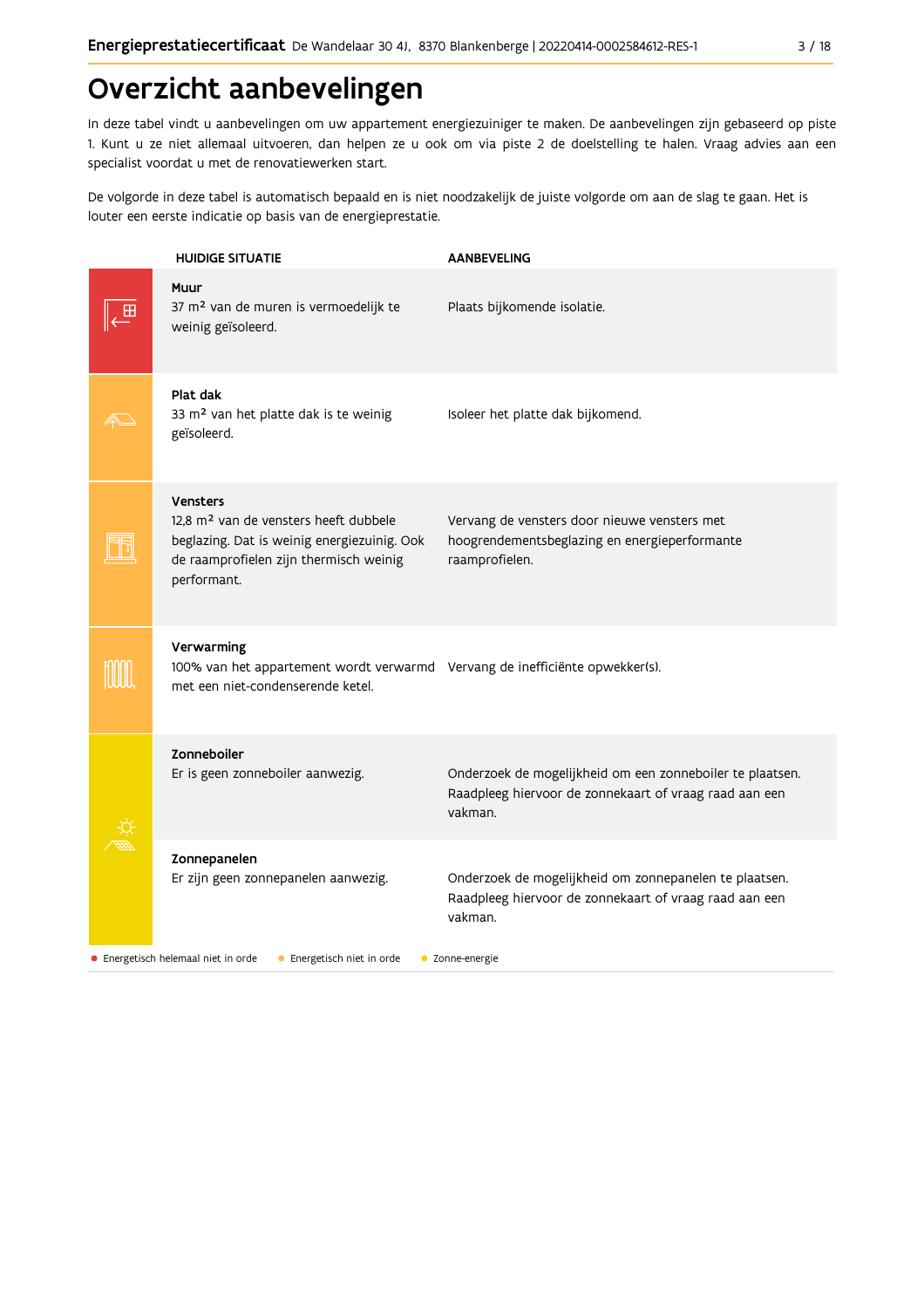#### Energielabel na uitvoering van de aanbevelingen

Als u beslist om uw appartement stapsgewijs te renoveren in de hierboven gesuggereerde volgorde, geeft de onderstaande energieschaal een overzicht van waar uw appartement zich na elke stap zal bevinden op de energieschaal. Verandert u de volgorde, dan verandert ook de impact van elke maatregel. Dat kan hier niet weergegeven worden. Bij de plaatsing van een installatie op zonne-energie zal het energielabel nog verder verbeteren.



### Aandachtspunten

Hou rekening met de volgende aspecten als u uw appartement energiezuinig en comfortabeler wilt maken.

Luchtdichtheid: De luchtdichtheid van uw appartement is niet gemeten. Een goede luchtdichtheid is nodig om de warmte niet via spleten en kieren te laten ontsnappen. Let er bij de renovatie op dat de werken luchtdicht uitgevoerd worden. U kunt nadien de luchtdichtheid laten meten om eventueel overblijvende lekken op te sporen en uw energielabel mogelijk nog te verbeteren.

Ventilatie: Uw appartement beschikt mogelijk niet over voldoende ventilatievoorzieningen. Een goede ventilatie is echter noodzakelijk om een gezond binnenklimaat te garanderen. Voorzie bij uw renovatie daarom in een ventilatiesysteem. Om energie te besparen, kunt u het best kiezen voor een systeem met vraagsturing of warmteterugwinning.

Koeling en zomercomfort: Uw appartement heeft kans op oververhitting. Overweeg buitenzonwering om de zon zoveel mogelijk buiten te houden tijdens de zomer. Vermijd de plaatsing van een koelinstallatie, want die verbruikt veel energie.

Sanitair warm water: Uw appartement beschikt niet over een zonneboiler. Overweeg de plaatsing van een zonneboiler of warmtepompboiler. Daarmee kunt u energie besparen.

#### Let op!

 $\overset{\circ}{=}$ 

 $\left(\cdot\right)$ 

De aanbevelingen, aandachtspunten en eventuele prijsindicaties op het energieprestatiecertificaat worden standaard gegenereerd op de wijze die de Vlaamse overheid heeft vastgelegd. Laat u bijstaan door een specialist om op basis van de aanbevelingen en aandachtspunten een concreet renovatieplan op te stellen. De energiedeskundige is niet aansprakelijk voor de eventuele schade die ontstaat bij het uitvoeren van de standaard gegenereerde aanbevelingen of aandachtspunten.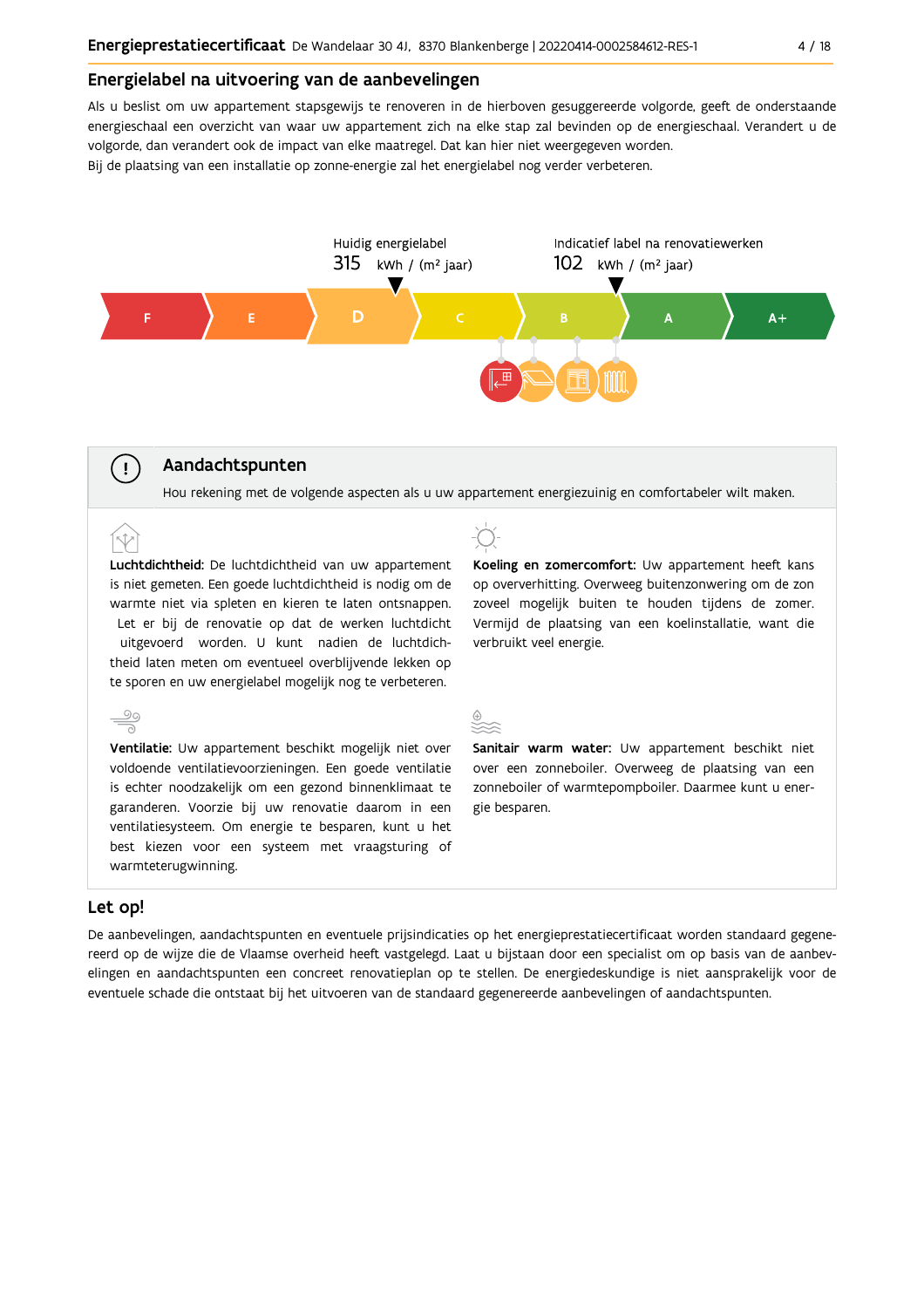#### Meer informatie?

- Voor meer informatie over het energieprestatiecertificaat, gebruiksgedrag, woningkwaliteit ... kunt u terecht op www.energiesparen.be.
- Meer informatie over uw appartement vindt u op uw persoonlijke woningpas. Surf naar woningpas.vlaanderen.be om uw woningpas te bekijken.
- Meer informatie over beter renoveren vindt u op www.energiesparen.be/ikbenoveer.

# Gegevens energiedeskundige:

**LAURENS Riviere** 9000 Gent EP18948

#### Premies

Informatie over energiewinsten, subsidies of andere financiële voordelen vindt u op www.energiesparen.be.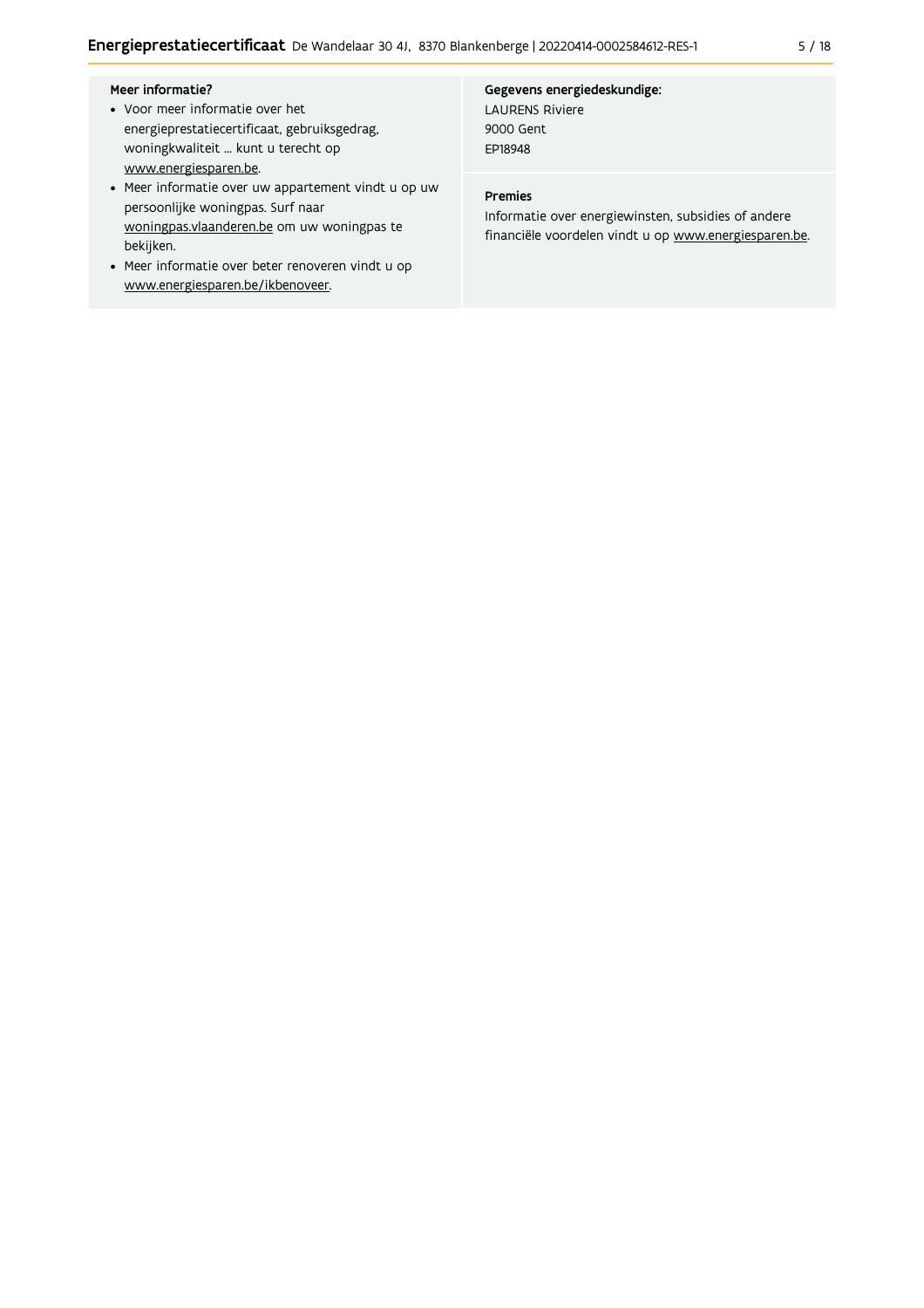#### Informatie uit het EPC Gemeenschappelijke Delen

Het energetisch renoveren van uw appartement kunt u vaak niet alleen. Bij een gebouw met meerdere (woon)eenheden moet u mogelijks samen met de mede-eigenaars beslissen over de renovatie van bepaalde delen van het gebouw (ook al hebben sommige delen geen of weinig impact op de energieprestatie van uw appartement).

Hieronder vindt u een verkorte weergave van het 'EPC Gemeenschappelijke Delen' van uw gebouw. Dit overkoepelende EPC beschrijft hoe alle gemeenschappelijke delen van het gebouw energetisch presteren (daken, buitenmuren, vloeren, vensters en deuren van gemeenschappelijke ruimtes, verlichting van gemeenschappelijke circulatieruimtes en eventueel aanwezige collectieve installaties) en welke energetische renovatiewerken aan het gebouw nog nodig zijn.

Meer uitgebreide informatie vindt u in het EPC Gemeenschappelijke Delen.

#### Huidige staat

E

Onderstaande informatie heeft enkel betrekking op de elementen die gemeenschappelijk zijn zoals bijvoorbeeld vensters in de traphal, het volledige dak, de gevel etc., en dus niet op de vensters, deuren en individuele installaties van de aparte (woon)eenheden.

| Daken                           |                                                  | Verwarming                                |
|---------------------------------|--------------------------------------------------|-------------------------------------------|
| $U = 0,72 W/(m^2K)$             |                                                  | Collectieve centrale installatie met      |
| Muren                           | <b>Doelstelling:</b> $0,24 \text{ W/(m²K)}$      | niet-condenserende ketel (open)           |
|                                 |                                                  | Sanitair warm water<br>▒                  |
| $U = 1,72 W/(m^2K)$             | <b>Doelstelling:</b> $0,24$ W/(m <sup>2</sup> K) | Collectieve installatie aanwezig          |
| Vensters (beglazing en profiel) |                                                  | Ventilatie                                |
| $U = 4,25 W/(m^2K)$             |                                                  | Geen collectief systeem aanwezig          |
| <b>Beglazing</b>                | <b>Doelstelling:</b> $1,5 \text{ W/(m2K)}$       | Koeling en zomercomfort                   |
| $U = 4,52 W/(m^2K)$             |                                                  | Geen collectieve installatie voor koeling |
|                                 | Doelstelling: $1 W/(m^2K)$                       | aanwezig.                                 |
| Vloeren                         |                                                  | Verlichting                               |
| $U = 1,17 W/(m^2K)$             | <b>Doelstelling:</b> $0,24 \text{ W/(m²K)}$      | <b>40公司</b><br>LED-verlichting            |
|                                 |                                                  | Zonne-energie                             |
|                                 |                                                  | Geen zonneboiler of zonnepanelen          |
|                                 |                                                  | aanwezig                                  |

### Overzicht aanbevelingen

In onderstaande tabel vindt u de aanbevelingen om uw gebouw energiezuiniger te maken.

Let op! De uitvoering van de aanbevelingen met een (\*) zal ook een impact hebben op de energieprestatie van uw appartement.

|              | <b>HUIDIGE SITUATIE</b>                                                                                                                                                   | <b>AANBEVELING</b>          |
|--------------|---------------------------------------------------------------------------------------------------------------------------------------------------------------------------|-----------------------------|
|              | <b>Vensters</b><br>$11,8$ m <sup>2</sup> van de vensters in de gemeenschappelijke<br>ruimtes heeft enkele beglazing. De raamprofielen<br>zijn niet thermisch onderbroken. | Vervang de vensters.        |
| $\mathbf{H}$ | Muren (*)<br>153 m <sup>2</sup> van de muren is niet geïsoleerd en 932 m <sup>2</sup> Plaats (bijkomende) isolatie.<br>van de muren is vermoedelijk te weinig geïsoleerd. |                             |
| 心            | Vloeren<br>3 m <sup>2</sup> van de vloer is vermoedelijk te weinig<br>geïsoleerd.                                                                                         | Plaats bijkomende isolatie. |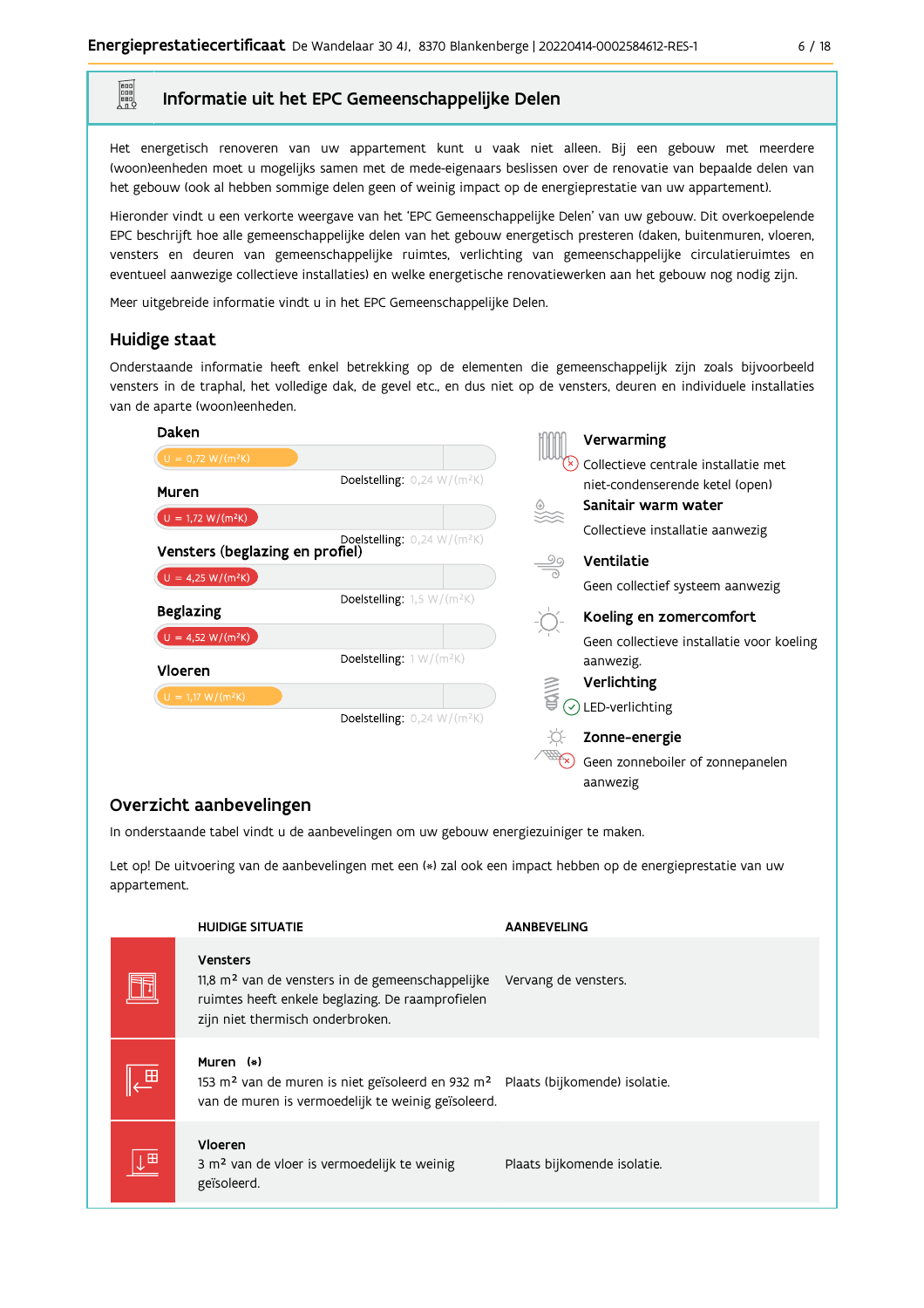| ×<br>۰. |
|---------|
|         |

| Daken (*)<br>533 m <sup>2</sup> van het dak is te weinig geïsoleerd.                                                                                                                                                | Plaats bijkomende isolatie.                                                           |
|---------------------------------------------------------------------------------------------------------------------------------------------------------------------------------------------------------------------|---------------------------------------------------------------------------------------|
| Vloeren<br>531 m <sup>2</sup> van de vloer is vermoedelijk te weinig<br>geïsoleerd.                                                                                                                                 | Plaats bijkomende isolatie.                                                           |
| Verwarming (*)<br>In het gebouw is een inefficiënt collectief<br>verwarmingssysteem aanwezig.                                                                                                                       | Vervang de inefficiënte opwekker(s).                                                  |
| Zonne-energie (*)<br>Er is geen installatie op zonne-energie aanwezig.                                                                                                                                              | Onderzoek de mogelijkheid om zonnepanelen of een<br>zonneboiler te plaatsen.          |
| Vensters<br>4,8 m <sup>2</sup> van de vensters in de gemeenschappelijke<br>ruimtes heeft hoogrendementsbeglazing<br>(geplaatst na 2000). Dat is energiezuinig, maar<br>voldoet nog niet aan de energiedoelstelling. | Als u de beglazing vervangt, zorg dan dat deze<br>voldoet aan de energiedoelstelling. |
| Energetisch helemaal niet in orde<br>Energetisch niet in orde<br>• Zonne-energie                                                                                                                                    | • Energetisch redelijk in orde, maar net niet voldoende voor de doelstelling          |

Let op! Het EPC doet geen uitspraak over het al dan niet voldoen aan de Vlaamse Wooncode en evalueert het gebouw uitsluitend op energetisch vlak. De energiedoelstellingen zijn strenger dan de eisen van de Vlaamse Wooncode.

### Meer informatie over het EPC Gemeenschappelijke Delen?

Het EPC Gemeenschappelijke Delen kunt u vinden in uw persoonlijke woningpas (woningpas.vlaanderen.be) of opvragen bij de eigenaar, de VME of de syndicus.

Gegevens energiedeskundige: MARIJN WILLY THEUNYNCK **MATHFRO** 8600 Diksmuide EP18004

 $\left( \ \cdot \right)$ 

Opmaakdatum 25-03-2022 Certificaatnummer 20220325-0002383054-GD-2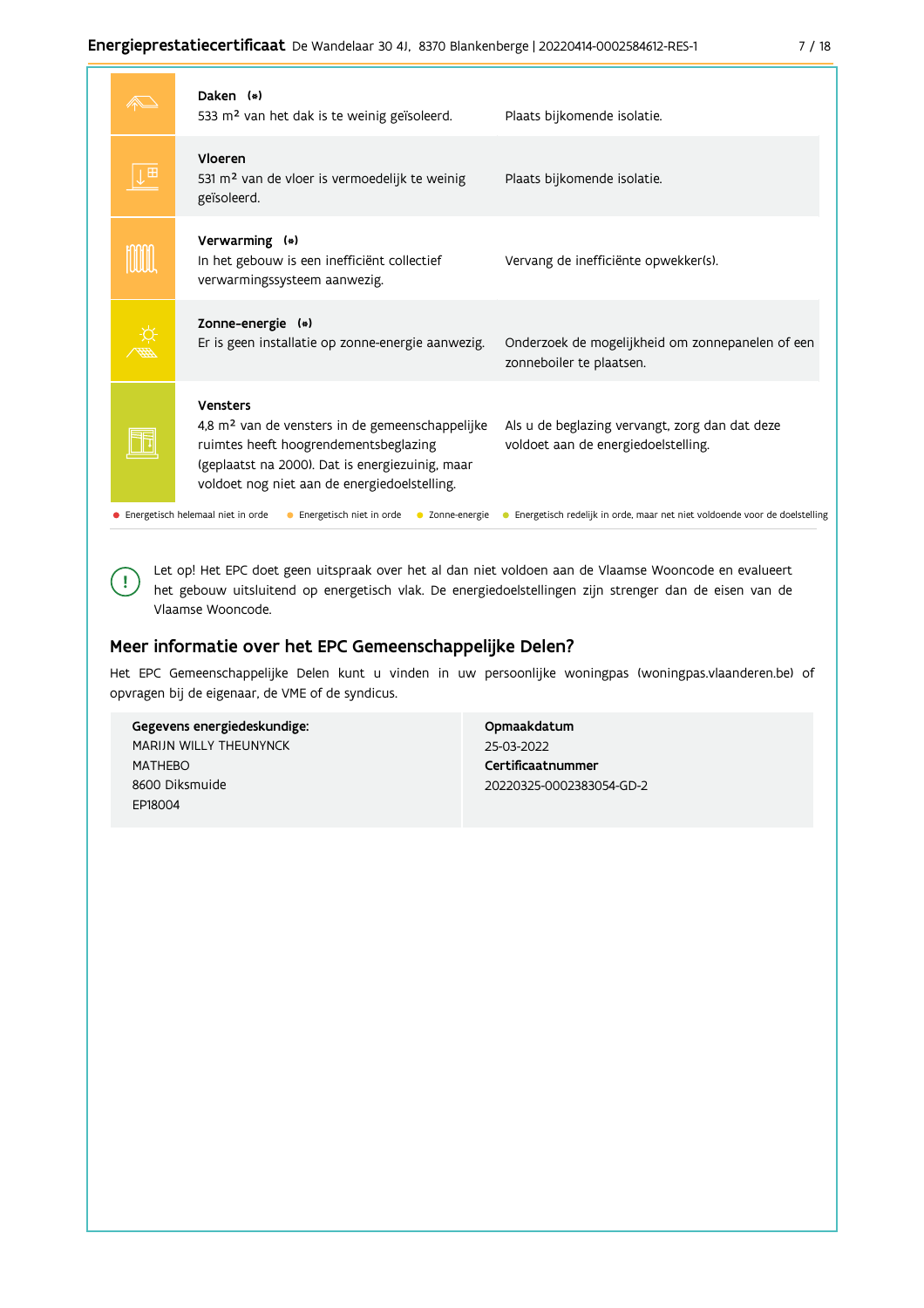# Energieprestatiecertificaat (EPC) in detail

Elk gebouw bestaat uit verschillende onderdelen die met elkaar verbonden zijn. Als u renoveert, kunt u het best al rekening houden met de werken die u later nog gaat uitvoeren.

Dit deel van het energieprestatiecertificaat gaat dieper in op de aanbevelingen van uw appartement. Samen met uw architect of andere vakman kunt u op basis hiervan een renovatieplan opstellen.

### Inhoudstafel

| Daken.                            | 10 |
|-----------------------------------|----|
| Vensters en deuren                | 11 |
| Muren.                            | 13 |
| Vloeren                           | 14 |
| Ruimteverwarming                  | 15 |
| Installaties voor zonne-energie.  | 16 |
| Overige installaties              | 17 |
| Bewijsstukken gebruikt in dit EPC | 18 |
|                                   |    |

#### 10 goede redenen om nu al te BENOveren

BENOveren is BEter reNOveren dan gebruikelijk is, met hogere ambities op het vlak van energieprestaties, goed gepland en met deskundig advies, zodat ook latere renovatiestappen haalbaar blijven (zie ook www.energiesparen.be/ikbenoveer). Een geBENOveerd appartement biedt veel voordelen:

|   | 1. Een lagere energiefactuur                |
|---|---------------------------------------------|
|   | 2. Meer comfort                             |
|   | 3. Een gezonder binnenklimaat               |
|   | 4. Esthetische meerwaarde                   |
| ĸ | 5. Financiële meerwaarde                    |
|   | 6. Nodig voor ons klimaat                   |
|   | 7. Uw appartement is klaar voor uw oude dag |
|   | 8. Minder onderhoud                         |
|   | 9. Vandaag al haalbaar                      |
|   | 10. De overheid betaalt mee                 |

### Renoveren of slopen: let op voor asbest!

Asbest is een schadelijke stof die nog regelmatig aanwezig is in gebouwen. In veel gevallen kunnen asbesttoepassingen op een eenvoudige en vooral veilige manier verwijderd worden. Deze werken en eventuele bijhorende kosten zijn niet inbegrepen in het EPC. Voor meer informatie over (het herkennen van) asbest en asbestverwijdering kunt u terecht op www.ovam.be.

### Hoe wordt het EPC opgemaakt?

De eigenschappen van uw appartement zijn door de energiedeskundige ingevoerd in software die door de Vlaamse overheid is opgelegd. Als een EPC van de gemeenschappelijke delen van het gebouw beschikbaar is, worden de karakteristieken hiervan in het EPC van uw appartement ingeladen. De energiedeskundige mag zich alleen baseren op zijn vaststellingen tijdens het plaatsbezoek en op bewijsstukken die voldoen aan de voorwaarden die de Vlaamse overheid heeft opgelegd. Op basis van de invoergegevens berekent de software het energielabel en genereert automatisch aanbevelingen en eventueel ook prijsindicaties. Bij onbekende invoergegevens gaat de software uit van veronderstellingen, onder meer op basis van het (ver)bouw- of fabricagejaar. Om zeker te zijn van de werkelijke samenstelling van uw muur, dak of vloer kunt u ervoor kiezen om verder (destructief) onderzoek uit te voeren (losschroeven stopcontact, gaatje boren in een voeg, binnenafwerking tijdelijk verwijderen ...).

Voor meer informatie over de werkwijze, de bewijsstukken en de voorwaarden kunt u terecht op www.energiesparen.be.

De bewijsstukken die gebruikt zijn voor dit EPC, kan u terugvinden op pagina 18.

### **Energiedoelstelling 2050**

De energiedoelstelling van de Vlaamse Regering is om tegen 2050 alle woningen en appartementen in Vlaanderen minstens even energiezuinig te maken als een energetisch performante nieuwbouwwoning van 2017.

Ten tijde van de opmaak van dit EPC is het nog niet verplicht om aan die energiedoelstelling te voldoen. Denk echter vooruit! Hou nu al zo veel mogelijk rekening met die energiedoelstelling en streef zelfs naar beter.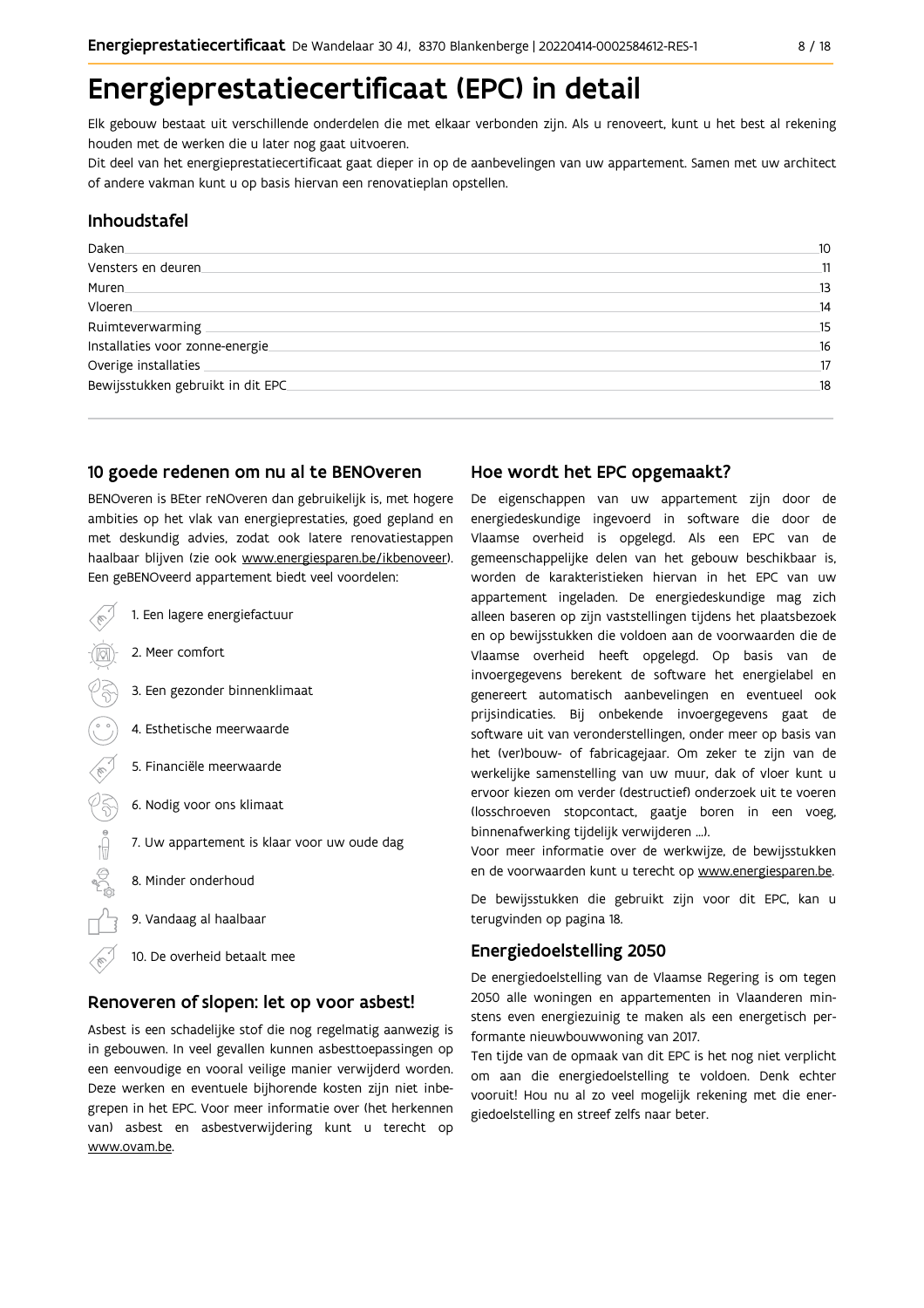# Algemene gegevens

| Gebouw id / Gebouweenheid id                                | 8351083 / 8359034      |
|-------------------------------------------------------------|------------------------|
| Datum plaatsbezoek                                          | 14/04/2022             |
| Referentiejaar bouw                                         | 1977                   |
| Beschermd volume (m <sup>3</sup> )                          | 160                    |
| Ruimten niet opgenomen in het beschermd volume              | Geen                   |
| Bruikbare vloeroppervlakte (m <sup>2</sup> )                | 54                     |
| Verliesoppervlakte (m <sup>2</sup> )                        | 83                     |
| Infiltratiedebiet $(m^3/(m^2h))$                            | Onbekend               |
| Thermische massa                                            | Half zwaar/matig zwaar |
| Open haard(en) voor hout aanwezig                           | Neen                   |
| Niet-residentiële bestemming                                | Geen                   |
| Ligging van de eenheid in het gebouw                        | 4e verdiep hoek links  |
| Berekende energiescore (kWh/(m <sup>2</sup> jaar))          | 315                    |
| Karakteristiek jaarlijks primair energieverbruik (kWh/jaar) | 16.873                 |
| CO <sub>2</sub> -emissie (kg/jaar)                          | 3.392                  |
| Indicatief S-peil                                           | 83                     |
| Gemiddelde U-waarde gebouwschil (W/(m <sup>2</sup> K))      | 1,57                   |
| Gemiddeld installatierendement verwarming (%)               | 65                     |

# Verklarende woordenlijst

| beschermd volume                                    | Het volume van alle ruimten die men wenst te beschermen tegen warmteverlies naar<br>buiten, de grond en aangrenzende onverwarmde ruimten.                                                                                                                                      |
|-----------------------------------------------------|--------------------------------------------------------------------------------------------------------------------------------------------------------------------------------------------------------------------------------------------------------------------------------|
| bruikbare vloeroppervlakte                          | De vloeroppervlakte binnen het beschermd volume die beloopbaar en toegankelijk is.                                                                                                                                                                                             |
| U-waarde                                            | De U-waarde beschrijft de isolatiewaarde van daken, muren, vensters  Hoe lager de<br>U-waarde, hoe beter de constructie isoleert.                                                                                                                                              |
| R-waarde                                            | De warmteweerstand van een materiaallaag. Hoe groter de R-waarde, hoe beter de<br>materiaallaag isoleert.                                                                                                                                                                      |
| lambdawaarde                                        | De warmtegeleidbaarheid van een materiaal. Hoe lager de lambdawaarde, hoe beter<br>het materiaal isoleert.                                                                                                                                                                     |
| karakteristiek jaarlijks primair<br>energieverbruik | De berekende hoeveelheid primaire energie die gedurende één jaar nodig is voor de<br>verwarming, de aanmaak van sanitair warm water, de ventilatie en de koeling van een<br>appartement. Eventuele bijdragen van zonneboilers en zonnepanelen worden in<br>mindering gebracht. |
| berekende energiescore                              | Een maat voor de totale energieprestatie van een appartement. De berekende<br>energiescore is gelijk aan het karakteristiek jaarlijks primair energieverbuik, gedeeld<br>door de bruikbare vloeroppervlakte.                                                                   |
| S-peil                                              | Een maat voor de energieprestatie van de gebouwschil van een appartement. Het<br>S-peil houdt rekening met de isolatie, de luchtdichtheid, de oriëntatie, de<br>zonnewinsten en de vormefficiëntie. Hoe lager het S-peil, hoe energie-efficiënter de<br>gebouwschil.           |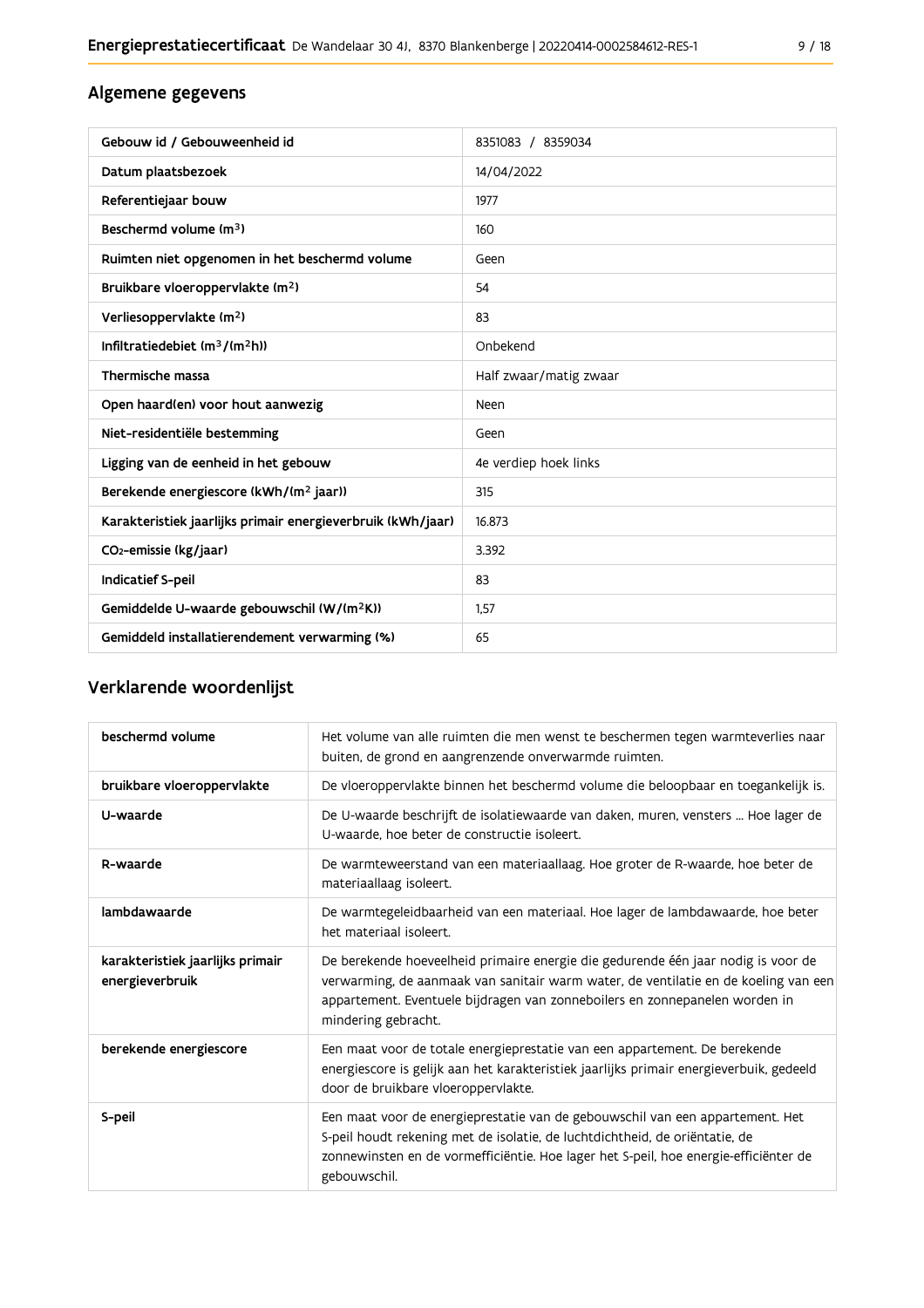# **Daken**



#### Plat dak

33 m<sup>2</sup> van het platte dak is te weinig geïsoleerd.

Isoleer het platte dak bijkomend.

Bij de renovatie van uw dak kunt u het best streven naar een U-waarde van maximaal 0,24 W/(m<sup>2</sup>K). Dat komt overeen met een isolatielaag van ongeveer 14 cm minerale wol of XPS ( $\lambda_d$  = 0,035 W/(m.K)) of 12 cm PUR ( $\lambda_d$  = 0,027 W/(m.K)). Als u de isolatie van uw platte of hellende dak tussen een houten dakstructuur plaatst, moet u de isolatiedikte verhogen tot minstens 22 cm minerale wol.

Hoogstwaarschijnlijk renoveert u uw dak(en) maar één keer grondig. Isoleer daarom meteen maximaal. De energiedoelstelling van 0,24 W/(m<sup>2</sup>K) vormt de basis, maar u kunt altijd streven naar beter.

## Technische fiche daken

Indien u werken plant, laat u dan bijstaan door een architect, aannemer of vakman voor deskundig advies en een goede uitvoering van de werken. Onderstaande gegevens zijn de invoergegevens van de energiedeskundige. Hiermee kunt u uw potentiële vakman inlichten over de huidige energetische toestand van uw appartement.

|           | Beschrijving                   | Oriëntatie               | (m <sup>2</sup> )<br>vlakte<br>opper<br><b>Netto</b> | bekend<br>ັັ⊌ອ<br>waai   | bekend<br>မို<br>Ê       | Isolatie |                                                         | renovatie<br>Ref jaar    | Φ<br>solati<br>$\widetilde{\mathsf{E}}$<br>옴<br>R-waar<br>bekend | Luchtlaag | Daktype | waarde<br>ဗိ<br>Berekende<br>(W/(m <sup>2</sup> K)) |
|-----------|--------------------------------|--------------------------|------------------------------------------------------|--------------------------|--------------------------|----------|---------------------------------------------------------|--------------------------|------------------------------------------------------------------|-----------|---------|-----------------------------------------------------|
|           | Plat dak                       |                          |                                                      |                          |                          |          |                                                         |                          |                                                                  |           |         |                                                     |
| $\bullet$ | Dakterrassen                   | $\blacksquare$           | 33                                                   | $\overline{\phantom{a}}$ | $\overline{\phantom{0}}$ |          | 40mm PUR/PIR<br>zonder regelwerk<br>onder dakafdichting | $\overline{\phantom{a}}$ | 1,14                                                             | onbekend  | a       | 0,72                                                |
|           | Plafond onder verwarmde ruimte |                          |                                                      |                          |                          |          |                                                         |                          |                                                                  |           |         |                                                     |
|           | PF1                            | $\overline{\phantom{a}}$ | 21                                                   | $\overline{\phantom{a}}$ | ۰                        |          | isolatie onbekend                                       | ٠                        | ٠                                                                | onbekend  | a       | 2,86                                                |

#### Legende

a dak niet in riet of cellenbeton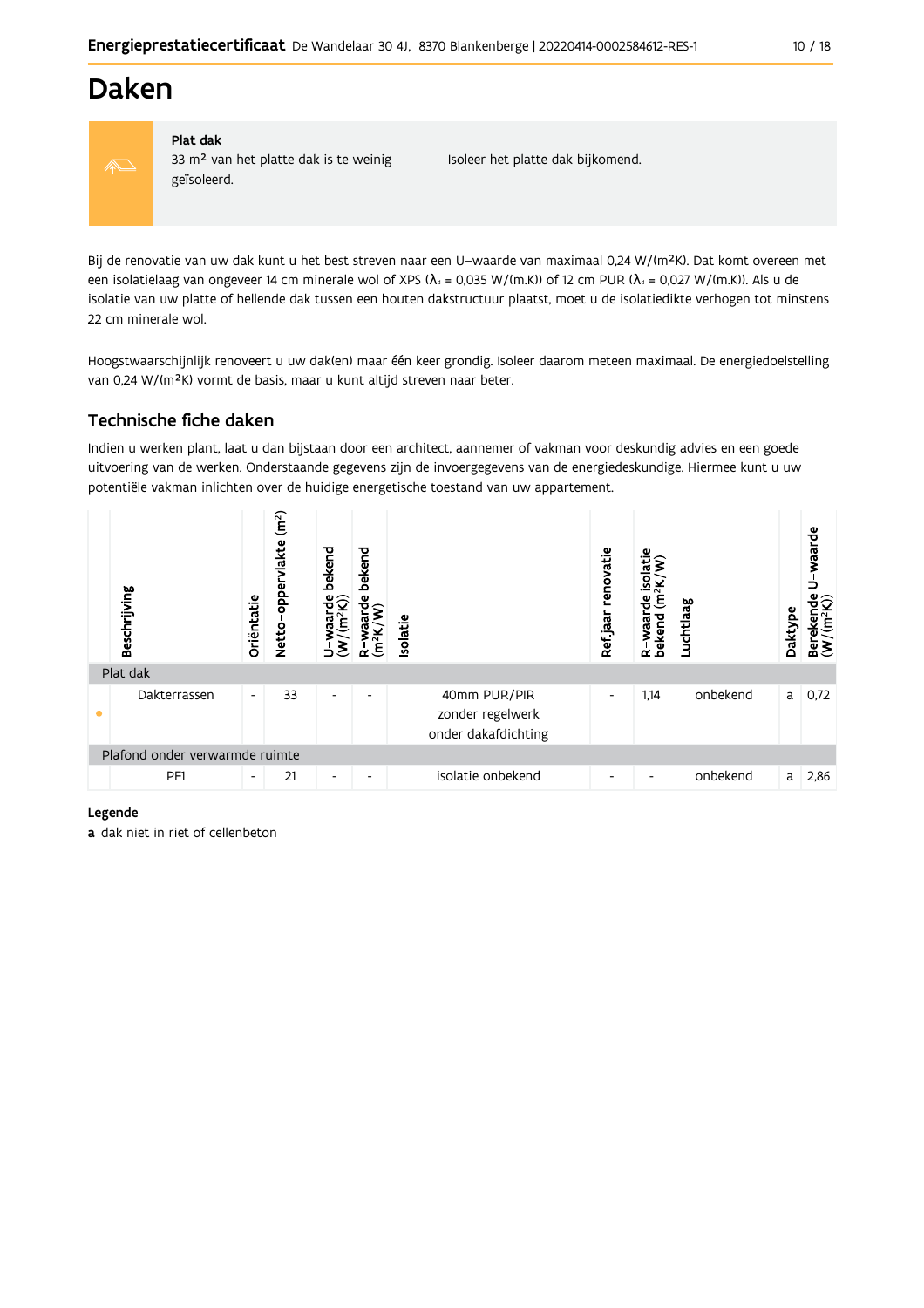# Vensters en deuren

Vensters

FF

12,8 m<sup>2</sup> van de vensters heeft dubbele beglazing. Dat is weinig energiezuinig. Ook de raamprofielen zijn thermisch weinig performant.

Vervang de vensters door nieuwe vensters met hoogrendementsbeglazing en energieperformante raamprofielen.

De kwaliteit van zowel de beglazing als de profielen bepaalt de energieprestatie van uw vensters. Kies altijd voor dubbele hoogrendementsbeglazing of drievoudige beglazing met een U-waarde van maximaal 1,0 W/(m<sup>2</sup>K). Bij de renovatie van vensters kunt u het best streven naar een U-waarde van maximaal 1,5 W/(m<sup>2</sup>K) voor de vensters (glas + profielen). Naast de vensters in de gevel verdienen ook dakvlakvensters, koepels, lichtstraten, polycarbonaatplaten en glasbouwstenen de nodige aandacht.

Hoogstwaarschijnlijk vervangt u uw buitenschrijnwerk maar één keer. Kies daarom meteen voor de meest energie-efficiënte oplossing.

### Technische fiche van de vensters

Indien u werken plant, laat u dan bijstaan door een architect, aannemer of vakman voor deskundig advies en een goede uitvoering van de werken. Onderstaande gegevens zijn de invoergegevens van de energiedeskundige. Hiermee kunt u uw potentiële vakman inlichten over de huidige energetische toestand van uw appartement.

|           | Beschrijving                 | Oriëntatie | Helling   | (m <sup>2</sup> )<br>Oppervlakte | bekend<br>$U$ –waarde<br>(W/(m <sup>2</sup> K)) | <b>Beglazing</b> | Buitenzonwering | Profiel      | Berekende U-waarde<br>(W/(m <sup>2</sup> K)) |
|-----------|------------------------------|------------|-----------|----------------------------------|-------------------------------------------------|------------------|-----------------|--------------|----------------------------------------------|
|           | In voorgevel                 |            |           |                                  |                                                 |                  |                 |              |                                              |
| $\bullet$ | Voorgevel buiten-G<br>L1     | W          | verticaal | 4                                | $\overline{\phantom{a}}$                        | dubbel glas      |                 | metaal therm | 3,40                                         |
|           | In linkergevel               |            |           |                                  |                                                 |                  |                 |              |                                              |
| $\bullet$ | Linkergevel buiten<br>$-GL1$ | N          | verticaal | 6,5                              | $\overline{\phantom{a}}$                        | dubbel glas      |                 | metaal therm | 3,40                                         |
| $\bullet$ | Linkergevel buiten<br>$-GL2$ | N          | verticaal | 2,3                              | $\overline{\phantom{a}}$                        | dubbel glas      |                 | metaal therm | 3,40                                         |

Legende glastypes

Gewone dubbele beglazing

dubbel glas

Legende profieltypes

metaal therm Metalen profiel, thermisch onderbroken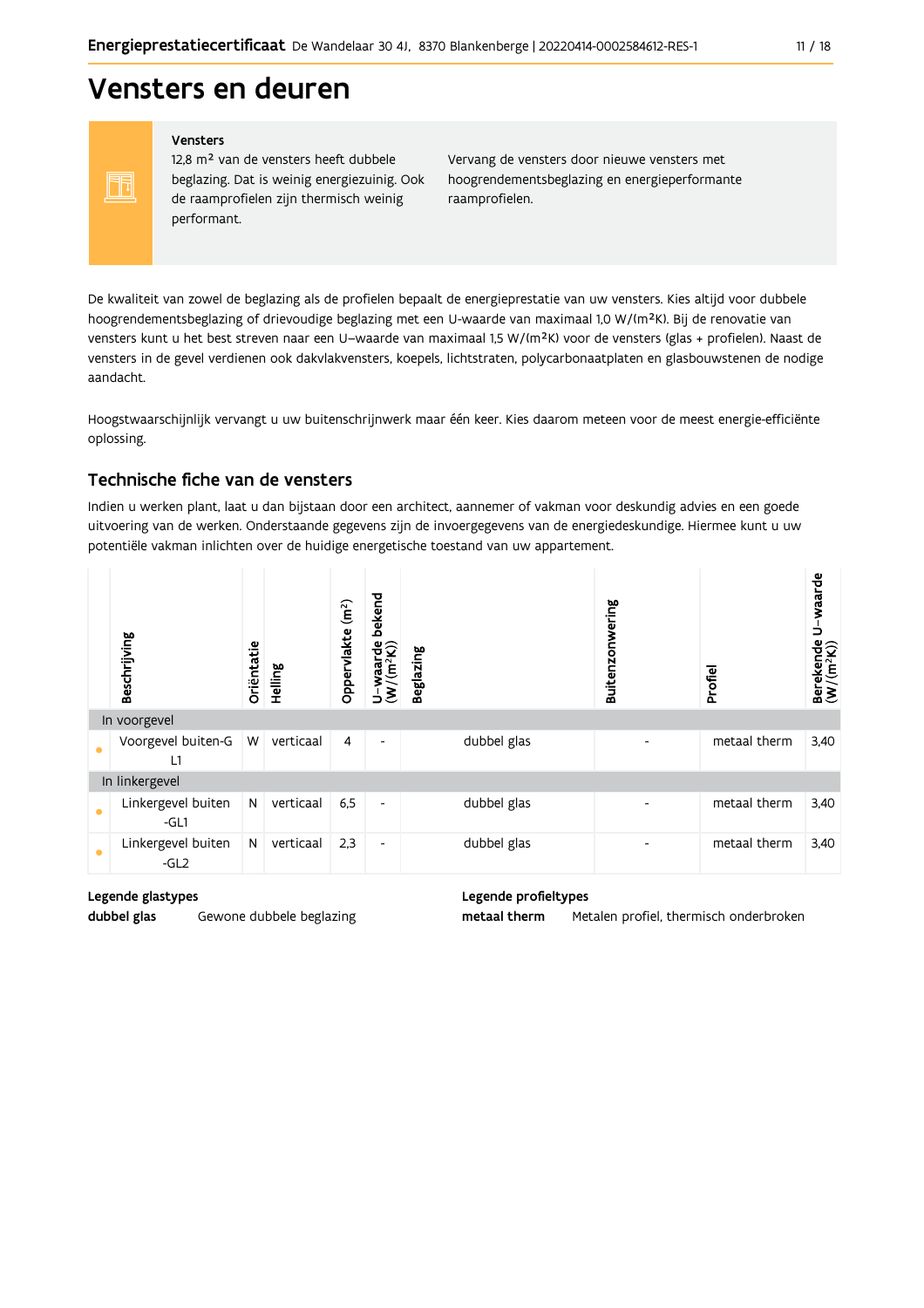### Technische fiche van de deuren, poorten en panelen

Indien u werken plant, laat u dan bijstaan door een architect, aannemer of vakman voor deskundig advies en een goede uitvoering van de werken. Onderstaande gegevens zijn de invoergegevens van de energiedeskundige. Hiermee kunt u uw potentiële vakman inlichten over de huidige energetische toestand van uw appartement.



**b** deur/paneel niet in metaal

Houten profiel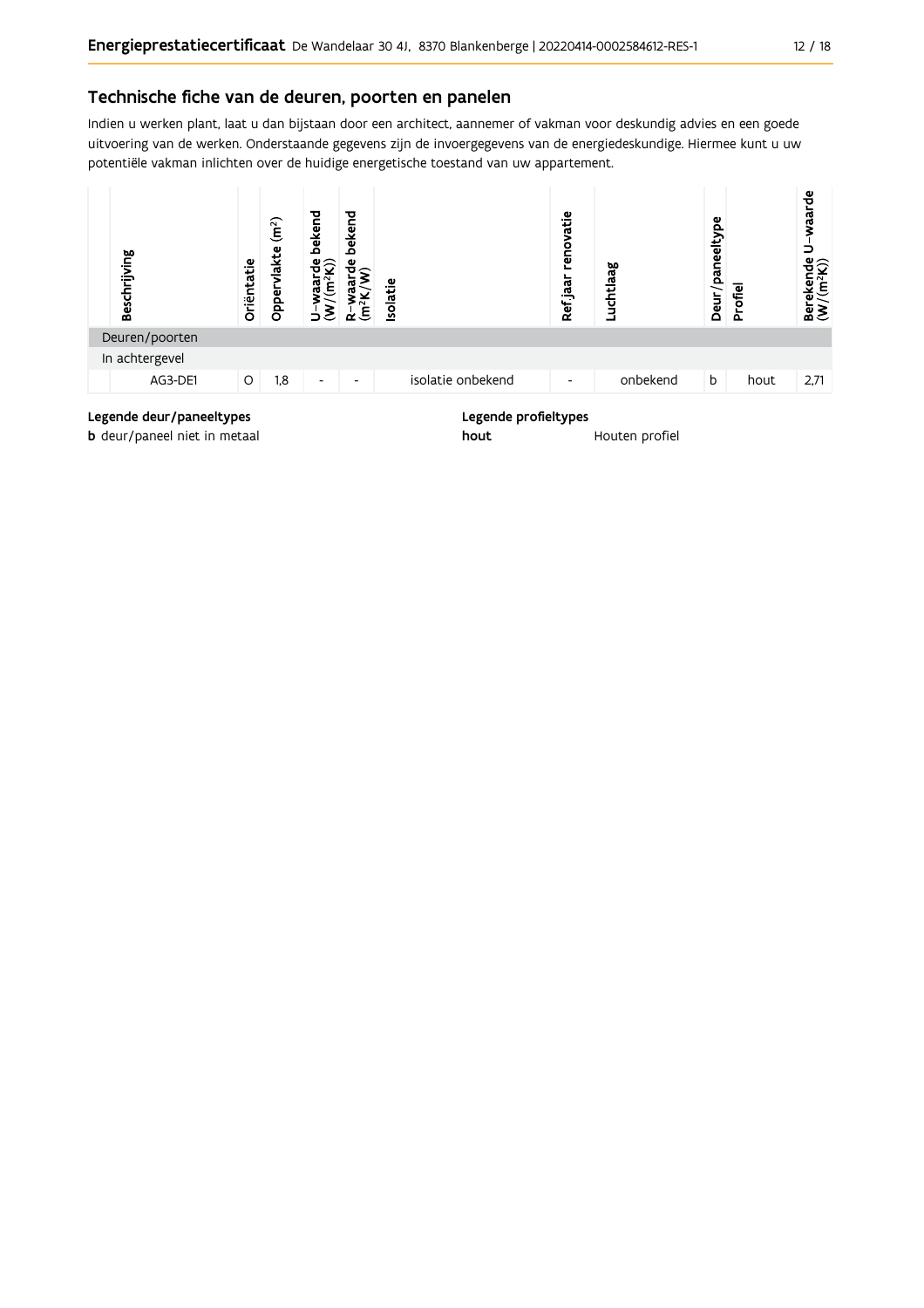# **Muren**



#### Muur 37 m<sup>2</sup> van de muren is vermoedelijk te weinig geïsoleerd.

Plaats bijkomende isolatie.

Bij de isolatie van de muren kunt u het best streven naar een U-waarde van maximaal 0,24 W/(m<sup>2</sup>K). Dat komt overeen met een isolatielaag van ongeveer 14 cm minerale wol, EPS of XPS ( $\lambda$ <sub>d</sub> = 0,035 W/(mK)) of 10 cm PUR of PIR ( $\lambda$ <sub>d</sub> = 0,023 W/(mK)). Als u de isolatie tussen regelwerk plaatst, breng dan minstens 6 cm extra isolatie aan.

Hoogstwaarschijnlijk renoveert u uw muren maar één keer grondig. Isoleer daarom meteen maximaal. De energiedoelstelling van 0,24 W/(m<sup>2</sup>K) vormt de basis, maar u kunt altijd streven naar beter.

## Technische fiche van de muren

Indien u werken plant, laat u dan bijstaan door een architect, aannemer of vakman voor deskundig advies en een goede uitvoering van de werken. Onderstaande gegevens zijn de invoergegevens van de energiedeskundige. Hiermee kunt u uw potentiële vakman inlichten over de huidige energetische toestand van uw appartement.

|            | Beschrijving                         | Oriëntatie   | Netto-oppervlakte (m <sup>2</sup> ) | Diepte onder maaiveld (m) | U-waarde bekend (W/(m <sup>2</sup> K)) | R-waarde bekend (m <sup>2</sup> K/W) | Isolatie |                   | Ref.jaar renovatie       | Luchtlaag | Muurtype | U-waarde<br>Berekende l<br>(W/(m <sup>2</sup> K)) |
|------------|--------------------------------------|--------------|-------------------------------------|---------------------------|----------------------------------------|--------------------------------------|----------|-------------------|--------------------------|-----------|----------|---------------------------------------------------|
| Buitenmuur |                                      |              |                                     |                           |                                        |                                      |          |                   |                          |           |          |                                                   |
|            | Voorgevel                            |              |                                     |                           |                                        |                                      |          |                   |                          |           |          |                                                   |
|            | Voorgevel buiten                     | W            | 15                                  | ۰                         |                                        |                                      |          | isolatie onbekend | $\overline{\phantom{a}}$ | onbekend  | a        | 1,69                                              |
|            | Rechtergevel                         |              |                                     |                           |                                        |                                      |          |                   |                          |           |          |                                                   |
|            | Rechtergevel buite<br>$\mathsf{n}$   | Z            | 4                                   | $\overline{\phantom{a}}$  |                                        | $\overline{\phantom{a}}$             |          | isolatie onbekend | $\overline{\phantom{a}}$ | onbekend  | a        | 1,69                                              |
|            | Linkergevel                          |              |                                     |                           |                                        |                                      |          |                   |                          |           |          |                                                   |
| ٠          | Linkergevel buiten                   | $\mathsf{N}$ | 18,3                                | ۰                         |                                        |                                      |          | isolatie onbekend | $\overline{\phantom{a}}$ | onbekend  | a        | 1,69                                              |
|            | Muur in contact met verwarmde ruimte |              |                                     |                           |                                        |                                      |          |                   |                          |           |          |                                                   |
|            | Achtergevel                          |              |                                     |                           |                                        |                                      |          |                   |                          |           |          |                                                   |
|            | AG3                                  | O            | 17,3                                | $\overline{\phantom{a}}$  |                                        |                                      |          | isolatie onbekend | -                        | onbekend  | a        | 1,92                                              |
|            | Rechtergevel                         |              |                                     |                           |                                        |                                      |          |                   |                          |           |          |                                                   |
|            | RG3                                  | Z            | 23                                  | $\overline{\phantom{a}}$  |                                        |                                      |          | isolatie onbekend | $\overline{\phantom{a}}$ | onbekend  | a        | 1,92                                              |

#### Legende

a muur niet in isolerende snelbouwsteen of cellenbeton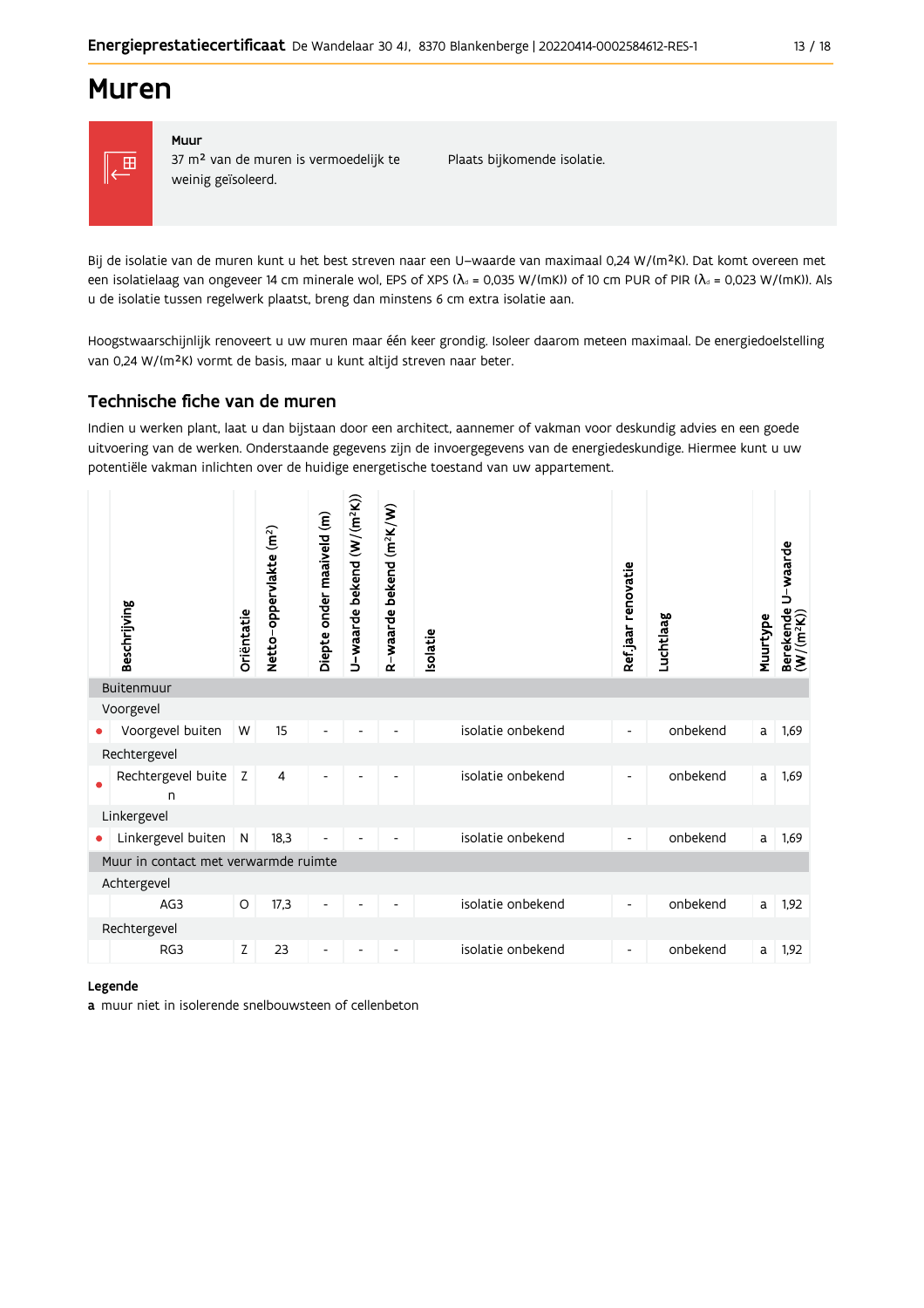# Vloeren

# Technische fiche van de vloeren

Indien u werken plant, laat u dan bijstaan door een architect, aannemer of vakman voor deskundig advies en een goede uitvoering van de werken. Onderstaande gegevens zijn de invoergegevens van de energiedeskundige. Hiermee kunt u uw potentiële vakman inlichten over de huidige energetische toestand van uw appartement.



#### Legende

a vloer niet in cellenbeton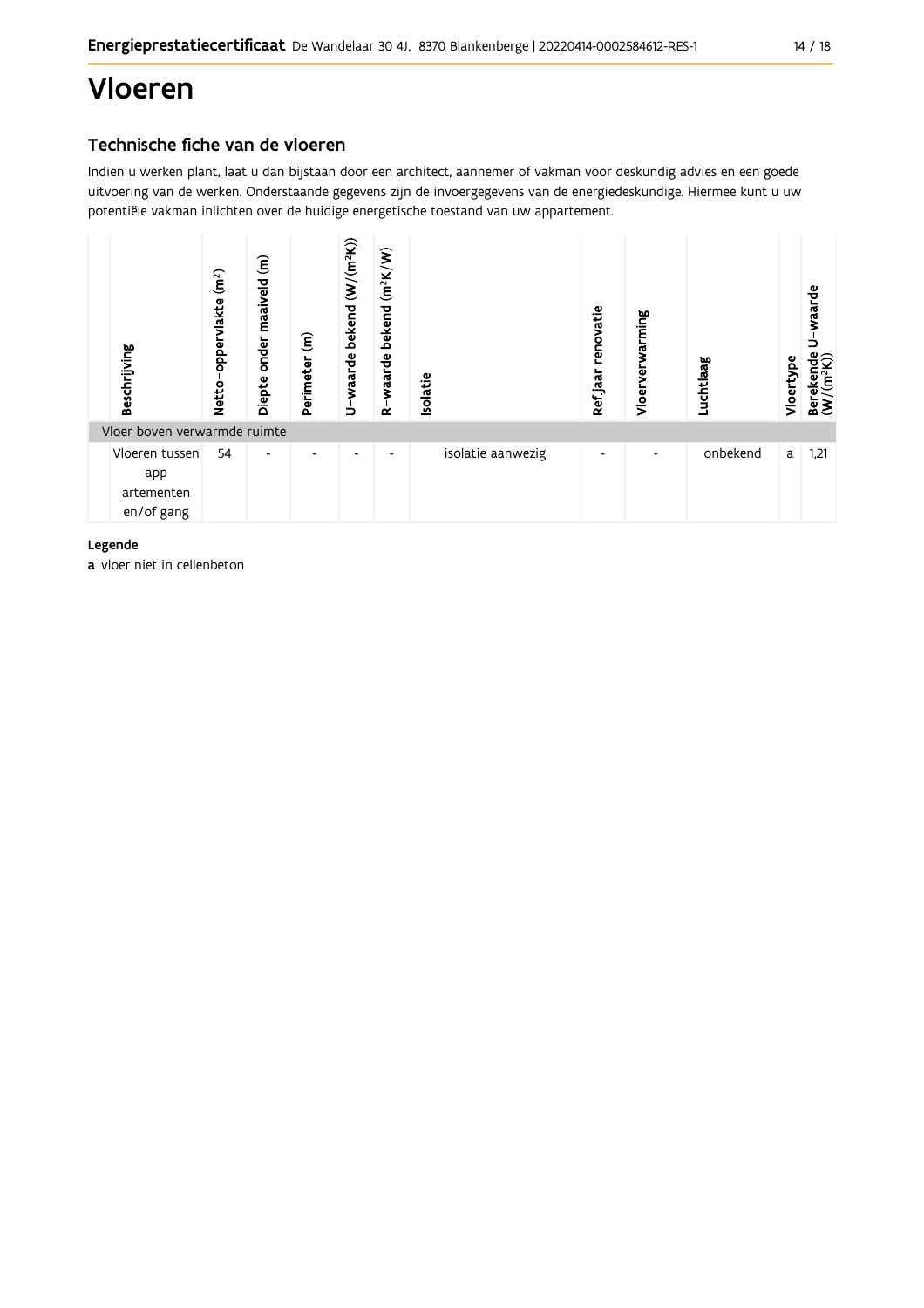# Ruimteverwarming

**MM** 

#### Verwarming

100% van het appartement wordt verwarmd Vervang de inefficiënte opwekker(s). met een niet-condenserende ketel.

Bij de renovatie van uw verwarmingsinstallatie kunt u het best kiezen voor een energiezuinig systeem. Gebruik zo veel mogelijk hernieuwbare energiebronnen.

#### Technische fiche van de ruimteverwarming

Indien u werken plant, laat u dan bijstaan door een architect, aannemer of vakman voor deskundig advies en een goede uitvoering van de werken. Onderstaande gegevens zijn de invoergegevens van de energiedeskundige. Hiermee kunt u uw potentiële vakman inlichten over de huidige energetische toestand van uw appartement.

#### Installaties met meerdere opwekkers

|                                                               | RV1                                            |                                   |  |                |
|---------------------------------------------------------------|------------------------------------------------|-----------------------------------|--|----------------|
|                                                               | $\circledR$                                    |                                   |  |                |
| Omschrijving                                                  | 6 open gasketels                               |                                   |  |                |
| Type verwarming                                               | centraal                                       |                                   |  |                |
| Aandeel in volume (%)                                         | 100%                                           |                                   |  |                |
| Installatierendement (%)                                      | 65%                                            |                                   |  |                |
| Aantal opwekkers                                              | 6                                              |                                   |  |                |
| Opwekking (enkel de 2 belangrijkste opwekkers worden getoond) |                                                |                                   |  |                |
|                                                               | $\circledR$                                    | $\circledR$                       |  |                |
| Type opwekker                                                 | collectief                                     | collectief                        |  |                |
| Energiedrager                                                 | gas                                            | gas                               |  |                |
| Soort opwekker(s)                                             | niet-condenserende                             | niet-condenserende                |  |                |
|                                                               | ketel (open)                                   | ketel (open)                      |  |                |
| Bron/afgiftemedium                                            |                                                |                                   |  |                |
| Vermogen (kW)                                                 |                                                |                                   |  |                |
| Elektrisch vermogen WKK<br>(kW)                               | $\overline{a}$                                 |                                   |  |                |
| Aantal (woon)eenheden                                         | 31                                             | 31                                |  |                |
| Rendement                                                     | $\blacksquare$                                 |                                   |  |                |
| Referentiejaar fabricage                                      | $\frac{1}{2}$                                  | $\overline{a}$                    |  |                |
| Labels                                                        | HR BGV/AGB                                     | HR BGV/AGB                        |  |                |
| Locatie                                                       | binnen beschermd                               | binnen beschermd                  |  |                |
|                                                               | volume                                         | volume                            |  |                |
| Distributie                                                   |                                                |                                   |  |                |
| <b>Externe stookplaats</b>                                    | nee                                            |                                   |  | $\overline{a}$ |
| Ongeïsoleerde leidingen (m)                                   | Om ≤ lengte ≤ 6m                               |                                   |  |                |
| Ongeïsoleerde combilus (m)                                    | $\overline{a}$                                 |                                   |  |                |
| Aantal (woon)eenheden op                                      |                                                |                                   |  |                |
| combilus                                                      |                                                |                                   |  |                |
| Afgifte & regeling                                            |                                                |                                   |  |                |
| Type afgifte                                                  | radiatoren/convectoren                         |                                   |  |                |
| Regeling                                                      | pompregeling<br>thermostatische radiatorkranen |                                   |  |                |
|                                                               |                                                | individuele temperatuurscorrectie |  |                |
|                                                               |                                                |                                   |  |                |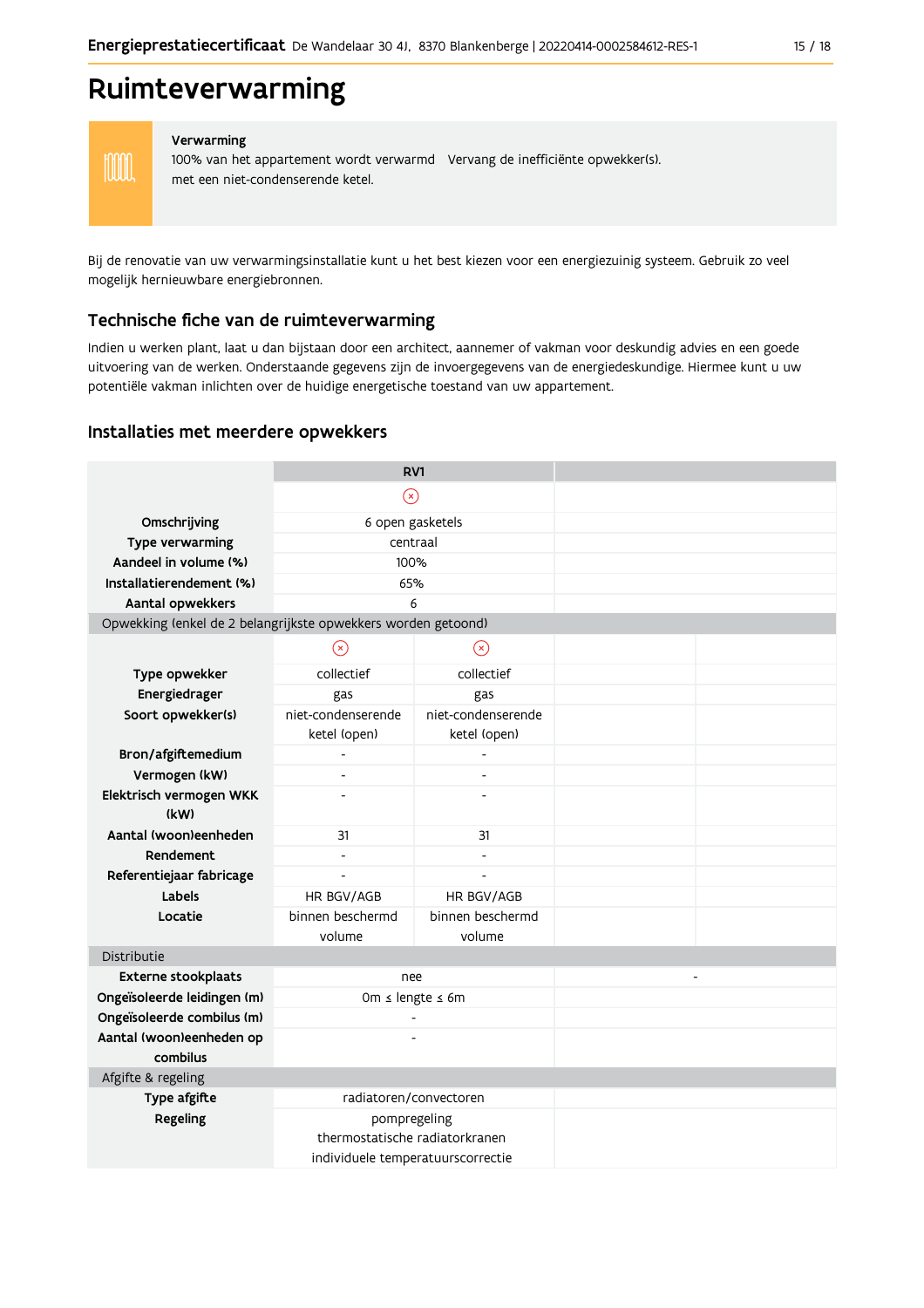# Installaties voor zonne-energie



#### Zonneboiler

Er is geen zonneboiler aanwezig.

Onderzoek de mogelijkheid om een zonneboiler te plaatsen. Raadpleeg hiervoor de zonnekaart of vraag raad aan een vakman.

Zonnepanelen Er zijn geen zonnepanelen aanwezig.

Onderzoek de mogelijkheid om zonnepanelen te plaatsen. Raadpleeg hiervoor de zonnekaart of vraag raad aan een vakman.

De zonnekaart berekent automatisch het zonnepotentieel voor uw gebouw en geeft een indicatie van het aantal zonnepanelen of zonnecollectoren dat u op het dak zou kunnen plaatsen.

Let op: de zonnekaart gaat uit van het elektriciteits- en watergebruik van een standaardgezin. Hou er bij de bepaling van de grootte van de te plaatsen installatie rekening mee dat het elektriciteits- en watergebruik van uw gebouw kan afwijken.

Voor meer informatie over de berekening van het zonnepotentieel kunt u terecht op de zonnekaart via www.energiesparen.be/zonnekaart.

### Technische fiche van de installaties op zonne-energie

Geen installaties op zonne-energie aanwezig.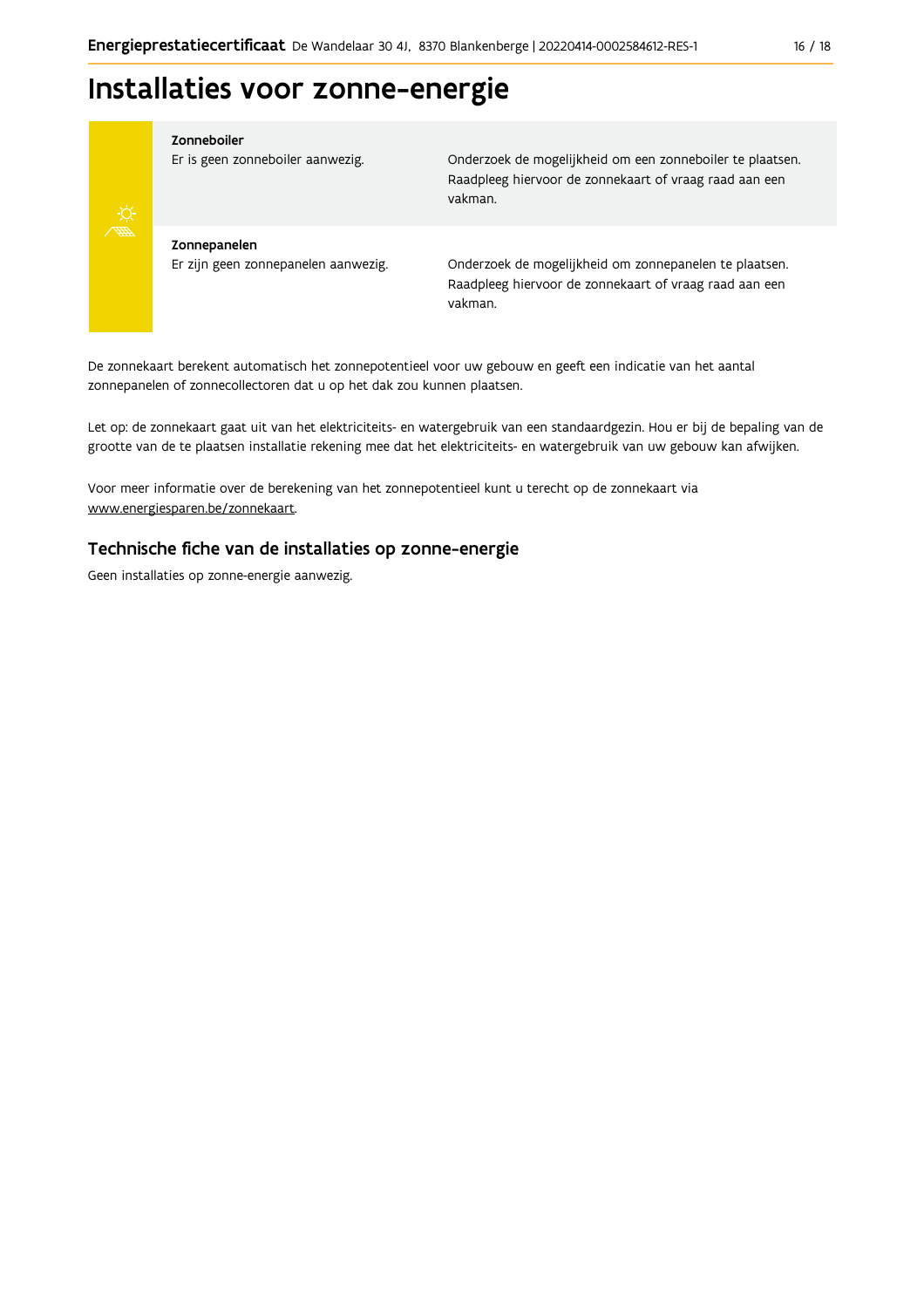# Overige installaties

### Sanitair warm water



Uw appartement beschikt niet over een zonneboiler. Overweeg de plaatsing van een zonneboiler of warmtepompboiler. Daarmee kunt u energie besparen.

|                                    | SWW1                     |  |
|------------------------------------|--------------------------|--|
| <b>Bestemming</b>                  | keuken en badkamer       |  |
| Opwekking                          |                          |  |
| Soort                              | collectief               |  |
| Gekoppeld aan ruimteverwarming     | ja, aan rv1              |  |
| Energiedrager                      |                          |  |
| Type toestel                       | doorstromer              |  |
| Referentiejaar fabricage           | $\overline{\phantom{0}}$ |  |
| Energielabel                       | $\overline{\phantom{0}}$ |  |
| Opslag                             |                          |  |
| Aantal voorraadvaten               | $\mathsf{O}$             |  |
| Aantal (woon)eenheden              |                          |  |
| Volume (I)                         | $\overline{\phantom{0}}$ |  |
| Omtrek (m)                         |                          |  |
| Hoogte (m)                         |                          |  |
| Isolatie                           | -                        |  |
| Label                              | $\overline{\phantom{0}}$ |  |
| Opwekker en voorraadvat één geheel | Ξ.                       |  |
| Distributie                        |                          |  |
| Type leidingen                     | gewone leidingen         |  |
| Lengte leidingen (m)               |                          |  |
| Isolatie leidingen                 | $\overline{\phantom{0}}$ |  |
| Aantal (woon)eenheden op leidingen |                          |  |

### Ventilatie

ூ Uw appartement beschikt mogelijk niet over voldoende ventilatievoorzieningen. Een goede ventilatie is echter noodzakelijk om een gezond binnenklimaat te garanderen. Voorzie bij uw renovatie daarom in een ventilatiesysteem. Om energie te besparen, kunt u het best kiezen voor een systeem met vraagsturing of warmteterugwinning.

| Type ventilatie | geen of onvolledig |
|-----------------|--------------------|
|                 |                    |

### **Koeling**

Uw appartement heeft kans op oververhitting. Overweeg buitenzonwering om de zon zoveel mogelijk buiten te houden tijdens de zomer. Vermijd de plaatsing van een koelinstallatie, want die verbruikt veel energie.

Koelinstallatie

afwezig